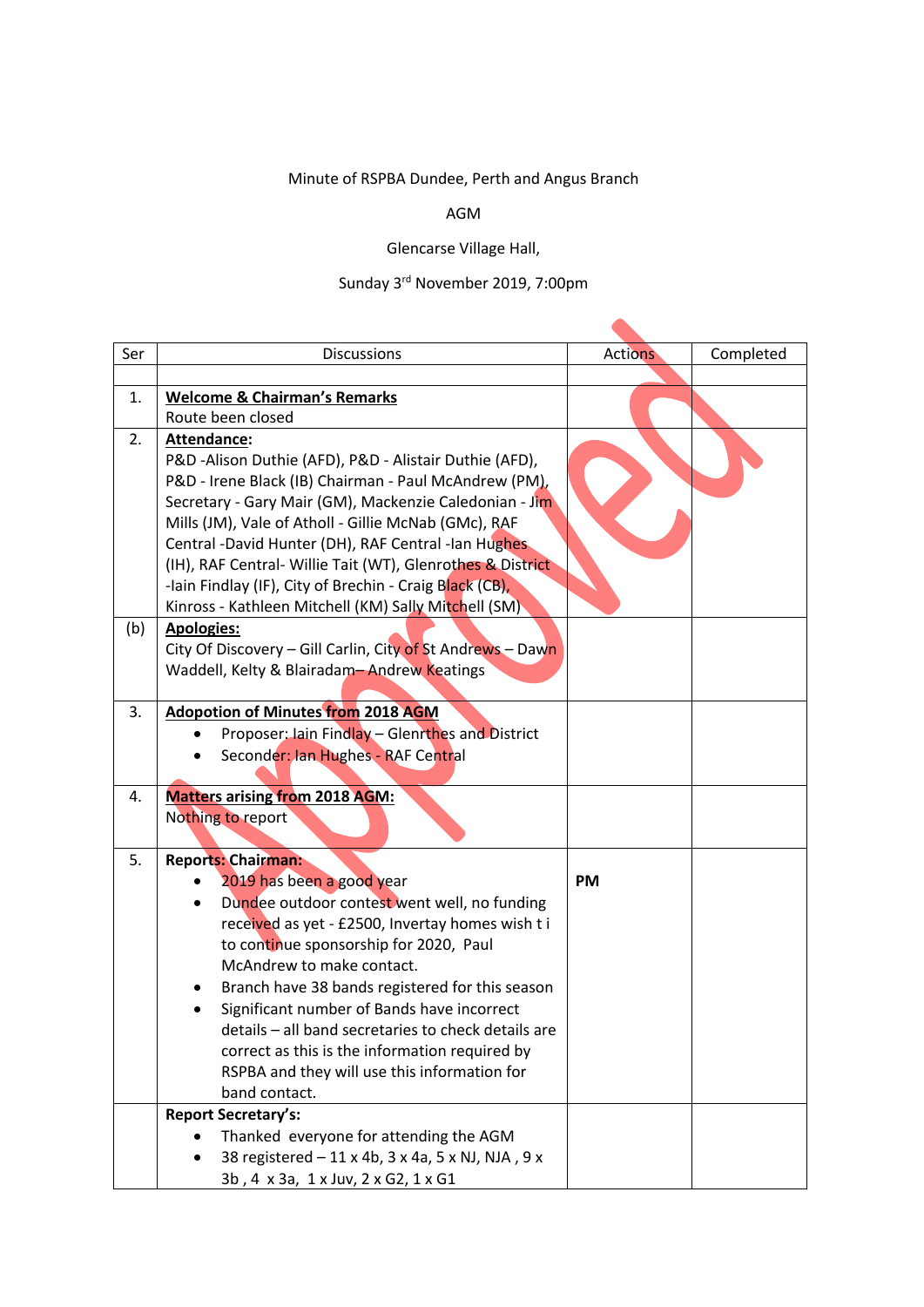| $\bullet$ | Success 2019 - role of honour on branch                                      |  |
|-----------|------------------------------------------------------------------------------|--|
|           | website                                                                      |  |
|           | Glenrothes and District (all read out)                                       |  |
| ٠         | Branch Comp - will run in a similar format in                                |  |
|           | 2020 - solo's- Nov, Indoor Comp - April, May -                               |  |
|           | Outdoor Dundee, June - Markinch, Strathmore,                                 |  |
|           | Lochore                                                                      |  |
|           | Cupar and Thornton - Games committee are                                     |  |
|           | still to meet to find out if still going ahead in                            |  |
|           | 2020                                                                         |  |
|           | Perth was cancelled in 2019 due to ground                                    |  |
|           | conditions - There was a large entry, mixture of                             |  |
|           | UK and International bands. Perth Games                                      |  |
|           | committee have promised contingency plans                                    |  |
|           | for 2020, when PM/GM find out they will pass<br>onto band secretaries.       |  |
|           | Lochore - Kingdom of Fife Championships -                                    |  |
|           | significant prize money, attracted G1 bands, but                             |  |
|           | not Juv/Nov Juv as we had hoped.                                             |  |
|           | We were lucky enough to secure sponsorship                                   |  |
|           | for our outdoor Dundee contest, without it we                                |  |
|           | wouldn't have been able to go ahead, thank you                               |  |
|           | to DH/PM for securing this.                                                  |  |
|           | Strathmore - Week before UK's, this year large                               |  |
|           | number of Adjudicators, 2020 will be back to 1                               |  |
|           | piping and 1 Drumming Judge.                                                 |  |
|           | Pitlochry - 11 Pipe Band there was a slight.                                 |  |
|           | problem in trying to spin it out throughout the                              |  |
|           | day due to large crowds.                                                     |  |
|           | Branch are indebited to Andrew Brown                                         |  |
|           | (Carnoustie Pipe Band) PTA Craigie High School,                              |  |
|           | for the help with use of the school for the 3                                |  |
|           | events - Branch Competition, weekend                                         |  |
|           | outreach programme. The school is ear marked                                 |  |
|           | for closure, we will be ok for 2020, beyond that                             |  |
|           | 2021???? Large cost for hiring other venues. All                             |  |
|           | to think about alternative venues                                            |  |
|           | Open branch position for Trophy convenor -                                   |  |
|           | contact Gary Mair if interested in the post.                                 |  |
|           | 2020 dates for competition / meeting dates will                              |  |
|           | be available shortly.                                                        |  |
|           | <b>Report Treasurers:</b><br>Summary of accounts were received and approved. |  |
|           |                                                                              |  |
|           |                                                                              |  |
|           | <b>Report Music Board:</b>                                                   |  |
|           | AD - Has attended two meetings so far, put forward all                       |  |
|           | relevant information from Branch, supported votes for                        |  |
|           | the Branch, 1 member from the Branch short from the                          |  |
|           | Music Board, look at this, has to be qualified.                              |  |
|           |                                                                              |  |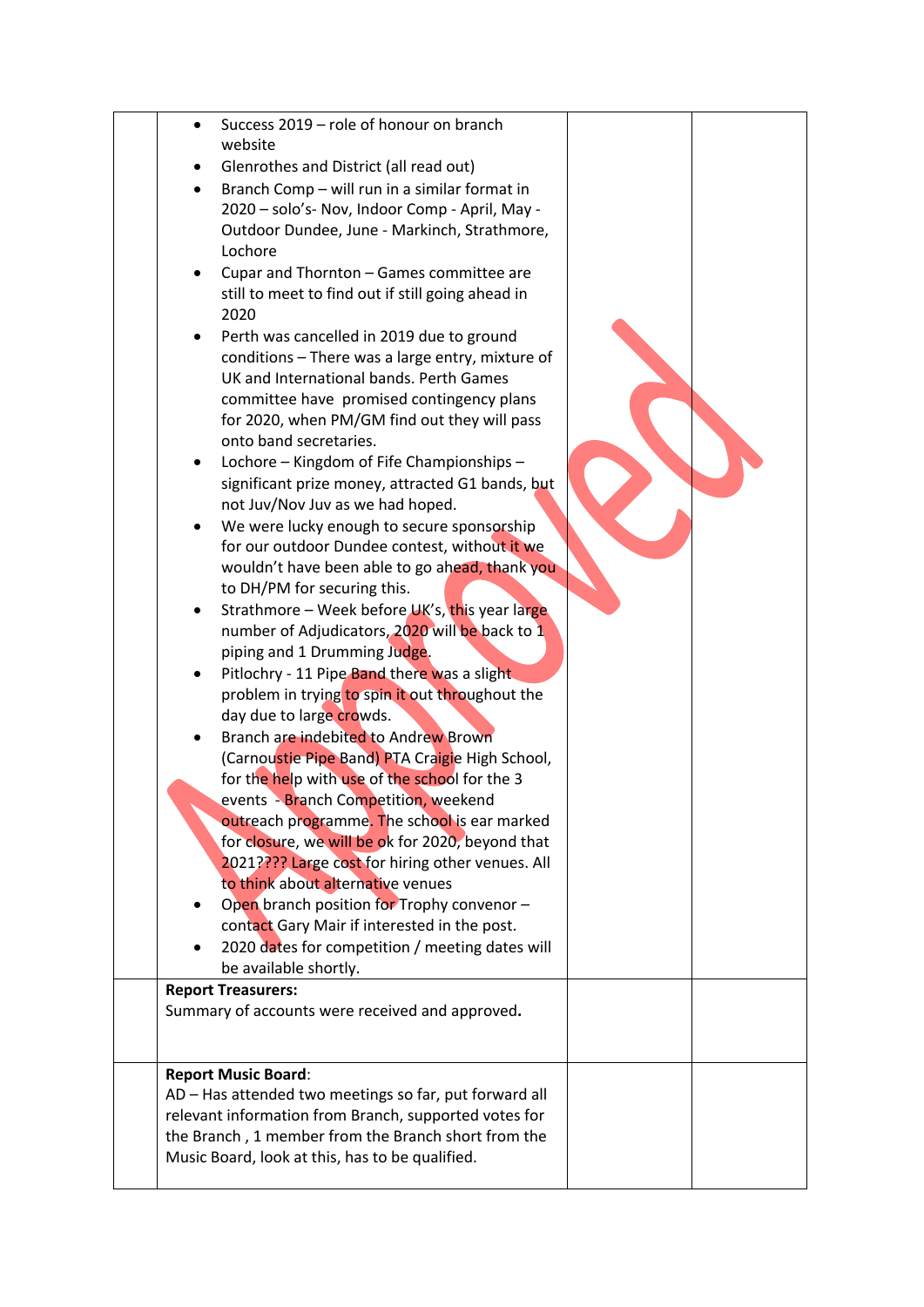| 6. | Director's Report:                                             |    |  |
|----|----------------------------------------------------------------|----|--|
|    | (IF) has offered to do report in 2020, PM & IF have been       | IF |  |
|    | at all Directors Meetings                                      |    |  |
|    | PM - Conveneor - Standing order                                |    |  |
|    | IF-Music Board                                                 |    |  |
|    | Both at every Major Championship. It has been a very           |    |  |
|    | busy year. Ongoing issues currently are: HQ upgrade,           |    |  |
|    | Social Media etc. There have been a few people banding         |    |  |
|    | about their own personal opinions on the refurbishment         |    |  |
|    | and drawing n negatives rather than the positives and          |    |  |
|    | banding about incorrect information to the membership          |    |  |
|    | - the costing of £150, 000 is factually incorrect - £30,       |    |  |
|    | 000 (£3000 per room) 10 useable rooms                          |    |  |
|    |                                                                |    |  |
|    | The RSPBA have held 10% back of the overall costings of        |    |  |
|    | the refurb currently, due to a breach in timescales, more      |    |  |
|    | clawback due to this, the plan is to open the building         |    |  |
|    | for the 2020 Summer School in July.                            |    |  |
|    |                                                                |    |  |
|    | Summer school - DPA's commitment to the RSPBA                  |    |  |
|    | Summer School in way of prizes from our solo                   |    |  |
|    | competition - £180 per person this year, £100 per              |    |  |
|    | person next year. There was discussion on the number           |    |  |
|    | of supported places we will fund within the Branch             |    |  |
|    | currently we offer 3 sponsored places we may be able to        |    |  |
|    | offer more, but this will depend on our Branch funds.          |    |  |
|    |                                                                |    |  |
| 7. | <b>Election of Office Bearers &amp; Review of Branch Levy:</b> |    |  |
|    |                                                                |    |  |
|    | President (Annual): James Mills-                               |    |  |
|    | Proposer: Gary Mair                                            |    |  |
|    | Seconder: Iain Findlay                                         |    |  |
|    |                                                                |    |  |
|    | Thank you from Jim for everything he does for the              |    |  |
|    | <b>Branch</b>                                                  |    |  |
|    |                                                                |    |  |
|    | Chairman (2/3): Paul                                           |    |  |
|    |                                                                |    |  |
|    | Secretary (2/3) Gary Mair                                      |    |  |
|    |                                                                |    |  |
|    | Treasuer - Elected - Irene Black                               |    |  |
|    | Proposed - KM - Kinross & District                             |    |  |
|    | Seconded - DH - - RAF Central Scotland                         |    |  |
|    |                                                                |    |  |
|    | Music Board (1/3): Elected - Alistair Duthie                   |    |  |
|    | Proposed - IH - RAF Central Scotland                           |    |  |
|    | Seconded - PM -Mackenzie Caledonian                            |    |  |
|    |                                                                |    |  |
|    | Media (1/3): Elected - Davie Hunter                            |    |  |
|    | Proposed - AD - Perth & District                               |    |  |
|    | Seconded - CB - City of Brechin                                |    |  |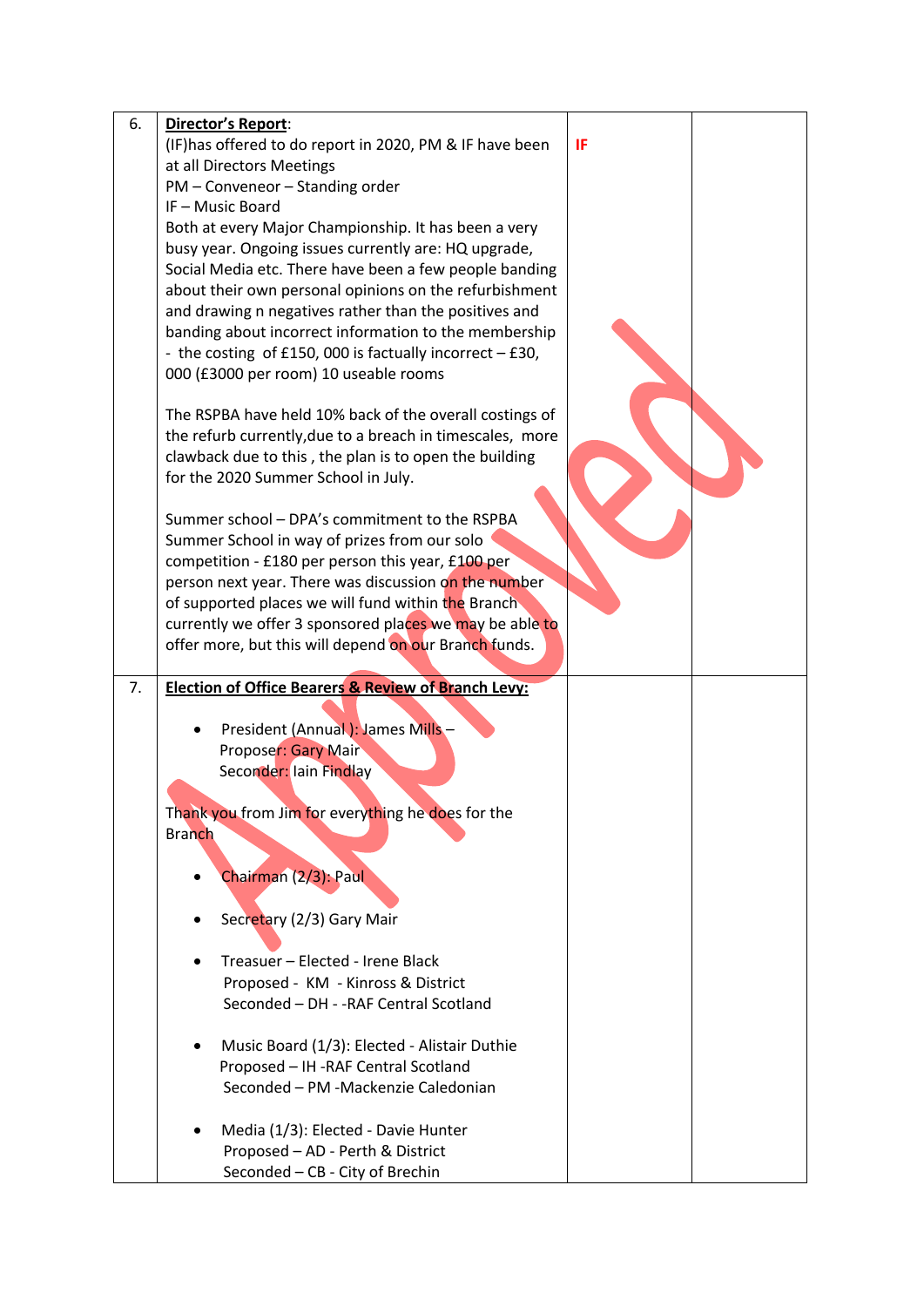|    | Geographical (1/3): Elected - Craig Black<br>Proposed - AFD - Perth & District<br>Seconded - JM - MacKenzie Caledonian<br>Director: Elected - Paul MacAndrew, Iain Findlay<br>Proposed - CB - City of Brechin<br>Seconded - KM - Kinross & District                                                                                                                                                                                                                                                                                                                                                                                                                                                                                 |  |
|----|-------------------------------------------------------------------------------------------------------------------------------------------------------------------------------------------------------------------------------------------------------------------------------------------------------------------------------------------------------------------------------------------------------------------------------------------------------------------------------------------------------------------------------------------------------------------------------------------------------------------------------------------------------------------------------------------------------------------------------------|--|
|    | Minute Secretary (2/3): Alison Duthie<br>Committee:<br>Elected - Gillie McNab, Ian Hughes, Willie Tait,<br>Kathleen Mitchell<br>Proposer - DH - RAF Central Scotland                                                                                                                                                                                                                                                                                                                                                                                                                                                                                                                                                                |  |
| 8. | Seconded: IF - Glenrothes & District<br>AOCB:                                                                                                                                                                                                                                                                                                                                                                                                                                                                                                                                                                                                                                                                                       |  |
|    | Proposal: OR1 2019 to allow the addition of<br>Branch Geographical Representative to Pipe<br>Band College and also Branch Media<br>Representative to be included within the<br>committee<br>Proposed - IH - RAF Central Scotland<br>Seconded - AD - Perth & District                                                                                                                                                                                                                                                                                                                                                                                                                                                                |  |
|    | <b>RSPBA AGM Proposals:</b><br>Levy - £60 for all bands Junior & Senior Bands<br>Proposer: IF - Glenrothes & District<br>Seconder: GMcN - Vale of Atholl                                                                                                                                                                                                                                                                                                                                                                                                                                                                                                                                                                            |  |
|    | Agreement for 2020 Branch Competition Dates<br>18 <sup>th</sup> Jan - Vale solo's<br>29th Feb - Mackenzie solo's<br>28 <sup>th</sup> Mar - L&B Branch solo's<br>4 <sup>th</sup> Apr - Kingdom Thistle<br>18th April - Trios/Mini Bands, Dundee<br>17 <sup>th</sup> May - Dundee Outdoor Comp City Square<br>23rd May - British Pipe Band - Paisley<br>$7th$ June $-$<br>13 <sup>th</sup> June - UK Championships - Lurgan, Ireland<br>$14th$ June – Strathmore<br>$20th$ June – Lochore<br>27 <sup>th</sup> June - Europeans - Inverness<br>$4th$ July -<br>25 <sup>th</sup> July - Scottish - Dumbarton<br>9 <sup>th</sup> August - Perth Highland Games<br>$14th$ & $15th$ – World Pipe Band Championships<br>All dates approved. |  |